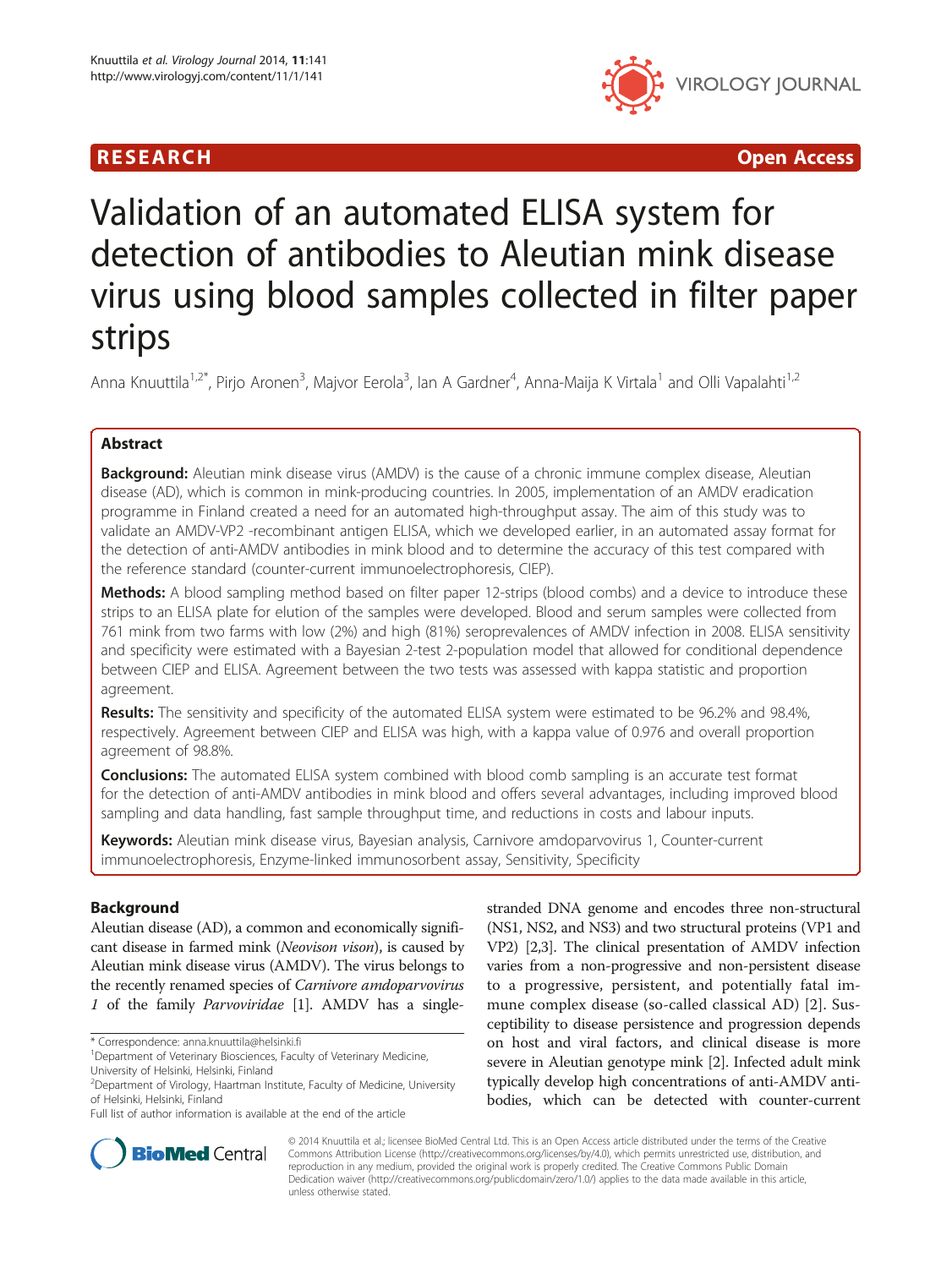immunoelectrophoresis (CIEP) from 5 days to 7 weeks post-infection [[2,4](#page-9-0)].

In 2005, the Finnish Fur Breeders' Association (FFBA) implemented an eradication programme to depopulate AMDV-infected farms and reduce the overall prevalence of AMDV, and consequently, to improve the health status of animals and reduce economic losses to farmers caused by AD. Control and eradication of AMDV on farms currently depend on serological screening and culling of anti-AMDV antibody-positive animals, strict sanitary measures, disinfection of cages and equipment, and introduction of replacement animals from low-risk farms. In the programme, farms are classified into 5 groups, A-E, according to AMDV seroprevalence. In group A, test prevalence must be zero. In groups B, C, and D, withinfarm prevalence should not exceed 1, 2, and 50 positive/ 1000 breeding females, respectively. In group E, prevalence exceeds 50 positive/1000 breeding females. Fin Furlab (formerly Fur Animal Feed Laboratory) tests 500,000 to 600,000 samples annually for anti-AMDV antibodies. From 2000 to 2012, the annual mean seroprevalence of all tested animals ranged between 3.3% and 13.6%.

A need for an automated replacement test for the traditionally used CIEP method arose due to implementation of an eradication programme, which led to increased numbers of samples, demand for an additional labour force, and problems in the availability of the CIEP antigen. The aim of this study was to automate and validate an enzyme-linked immunosorbent assay (ELISA) for detecting anti-AMDV antibodies in blood of farmed mink. Additional objectives were to compare the sensitivities (Se) and specificities (Sp) of ELISA and CIEP, develop a simple blood sampling method for ELISA, improve the sample throughput time, and decrease the labour intensity and costs of testing. Results of this study are reported according to standards for the reporting of diagnostic accuracy studies (STARD) statement [[5](#page-9-0)], with some modifications for livestock studies [\[6\]](#page-9-0).

## Results

#### Animals and herds

We sampled and screened for anti-AMDV antibodies on two mink farms and used both CIEP with capillary blood samples, and the automated ELISA system with recombinant VP2 antigen and filter-paper (FP) strips (designated blood combs below). Farm 1 (high AMDV seroprevalence) was situated in Kannus, Central Ostrobothnia, and had 1412 breeding mink, mainly brown, with a small proportion of other colour types. AMDV seroprevalence on this farm was 81% (in 2007). The farm had a history of clinical AD, including high mortality and low-quality fur. A total of 361 mink (25.6%) were sampled on January 9–17, 2008. All sampled mink were brown, aged 1 to 4 years (median 1 year); 1 was male and 360 were females. Farm 2 (low

AMDV seroprevalence) was situated in Kaustinen, Central Ostrobothnia, and had 1367 breeding mink, mainly standard dark, Aleutian, and other colour types. AMDV seroprevalence was 2% (in 2007), and the farm had no history of clinical AD. Samples from 400 mink (29.3%) from farm 2 were taken on January 8–14, 2008; this included 319 black, 39 blackcross, and 42 brown mink. Their ages ranged from 1 to 4 years (median 2 years). Forty-five were males and 355 were females. The flow diagram of the sampling is shown in Figure [1](#page-2-0).

#### Indeterminate and missing results

Results of two ELISA plates (containing altogether 96 samples) were discarded due to problems with the washer. Fourteen CIEP results were missed as the capillary tube was lost or broken during sampling or shipping. If either the ELISA or CIEP sample could not be analysed, the animal was excluded from the analysis. CIEP results of 3 samples were regarded as unclear positive and 1 as unclear negative. These samples were included in the analysis. The ELISA optical density (OD) values for the unclear CIEP positive samples were 0.354, 0.616, and 1.056. Thus, the first was low also in ELISA. The OD value for the unclear CIEP negative sample was 0.116.

## ELISA and CIEP test results and Bayesian estimates of sensitivity and specificity

Comparisons of the positive and negative results of CIEP and the automated ELISA system for both farms are shown in Tables [1](#page-2-0) and [2.](#page-2-0) ELISA results had a mean OD of 0.086 (range 0.013–1.447) for CIEP-negative and 1.826 (0.115–4.604) for CIEP-positive samples. Overall, there were nine discrepant results. Three CIEP-positive samples were negative in ELISA (OD ranging from 0.115 to 0.226) and 6 CIEP-negative samples were ELISApositive (OD 0.299–1.447). Most values of discrepant samples were around the cut-off (0.115–0.461), with only 1 CIEP negative with high ELISA OD (1.447). Histograms of the distribution of the ELISA test values of farm 1, farm 2, and total are depicted in Figure [2](#page-3-0)A–C. The box-andwhisker plot graph is shown in Figure [3.](#page-4-0)

The limit of detection of positive serum was 1:10,000 in ELISA (Figure [4\)](#page-4-0) and 1:100 in CIEP. No cross-reactivity against mink enteritis virus, *Pseudomonas aeruginosa*, and Clostridium botulinum was evident in the ELISA results.

The tests showed almost perfect agreement [\[7\]](#page-9-0), with a kappa value of 0.976 (95% confidence interval (CI); 0.961– 0.992), overall proportion agreement of 98.8% (95% CI; 97.9–99.4%), proportion positive agreement of 98.7% (95% CI; 97.7–99.8%), and proportion negative agreement of 98.9% (95% CI; 97.0–99.4%).

The median Se and Sp of ELISA from the Bayesian model using informative priors on CIEP test performance and prevalence (model 2) were 96.2% and 98.4%,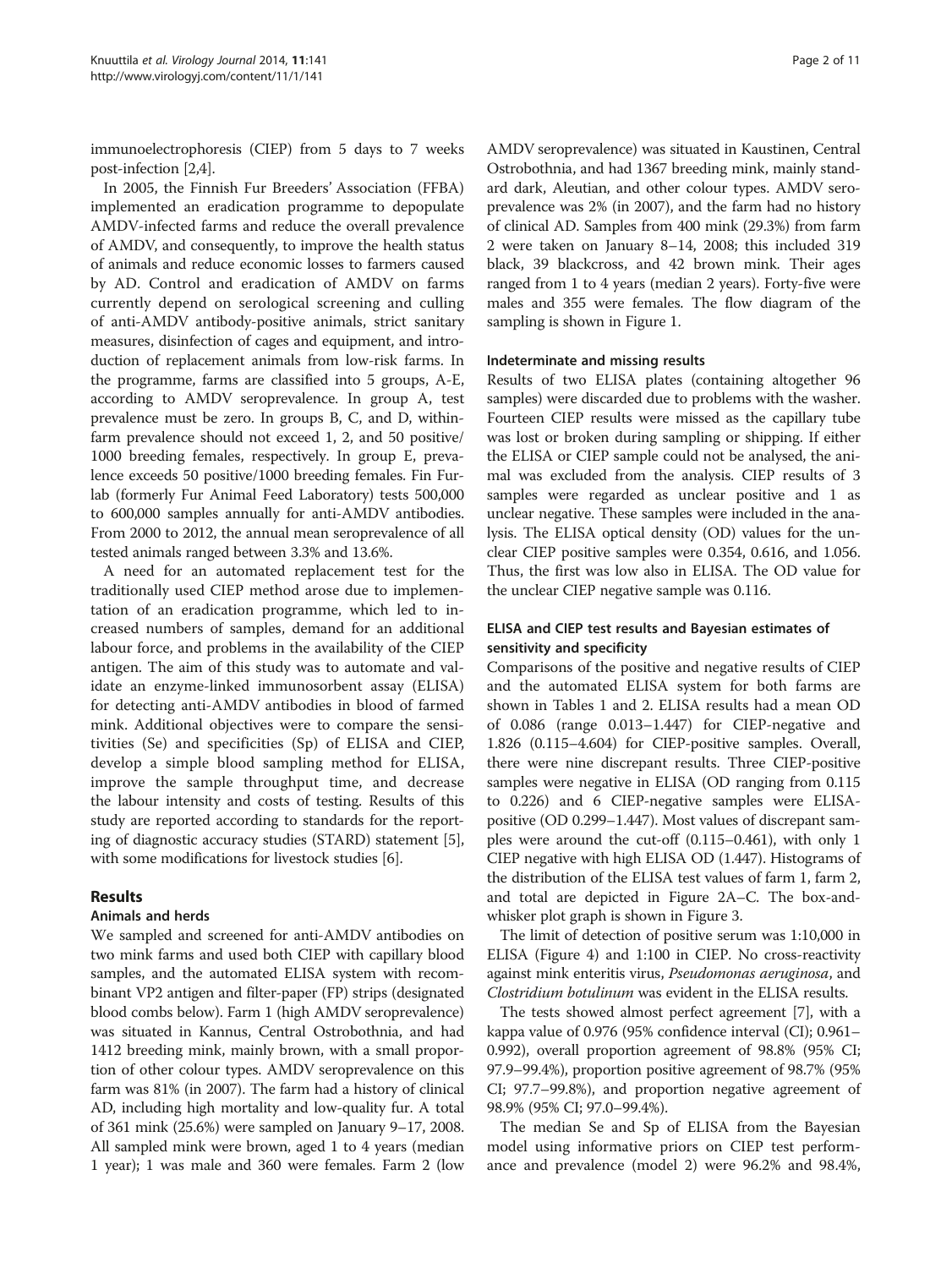<span id="page-2-0"></span>

respectively (Table [3\)](#page-5-0). The probability that ELISA Se (Sp) was greater than the respective parameters for CIEP was 58% (55%), indicating comparable accuracy in these 2 populations. A sensitivity analysis using informative priors on a single parameter only (models 1 and 3) produced changes in Se estimates of about 3% in both tests, but virtually no change in Sp. The performance characteristics of ELISA and CIEP were very similar, with few discordant results. In the high prevalence population, there were only 6 discordant results (Table 1) and the discordance was symmetric, which meant that the sensitivities were essentially identical. In the low prevalence

Table 1 Cross-classified results for CIEP and automated AMDV-VP2 ELISA at farm 1 (high prevalence)

|                 | <b>CIEP</b>     |                 |              |
|-----------------|-----------------|-----------------|--------------|
|                 | <b>Positive</b> | <b>Negative</b> | <b>Total</b> |
| <b>Positive</b> | 328             |                 | 331          |
| <b>Negative</b> | ζ               | 27              | 30           |
| Total           | 331             | 30              | 361          |
|                 |                 |                 |              |

population, the discordance was lower and asymmetric (3 vs 0) (Table 2), resulting in similar specificities.

Conditional correlations between ELISA and CIEP results were always positive in models 1–3 (data not shown), providing statistical evidence (in addition to the biological argument) that the dependence model was more appropriate than a conditional independence model.

## Prevalence and predictive values based on ELISA results In all models, the median true seroprevalence of AMDV infection in the high prevalence population was estimated to be between 93% and 96%, and approximately 3% in the

Table 2 Cross-classified results for CIEP and automated AMDV-VP2 ELISA at farm 2 (low prevalence)

|              |                 | <b>CIEP</b>     |                 |              |
|--------------|-----------------|-----------------|-----------------|--------------|
|              |                 | <b>Positive</b> | <b>Negative</b> | <b>Total</b> |
| <b>ELISA</b> | <b>Positive</b> | 15              | ੨               | 18           |
|              | <b>Negative</b> | 0               | 382             | 382          |
|              | <b>Total</b>    | 15              | 385             | 400          |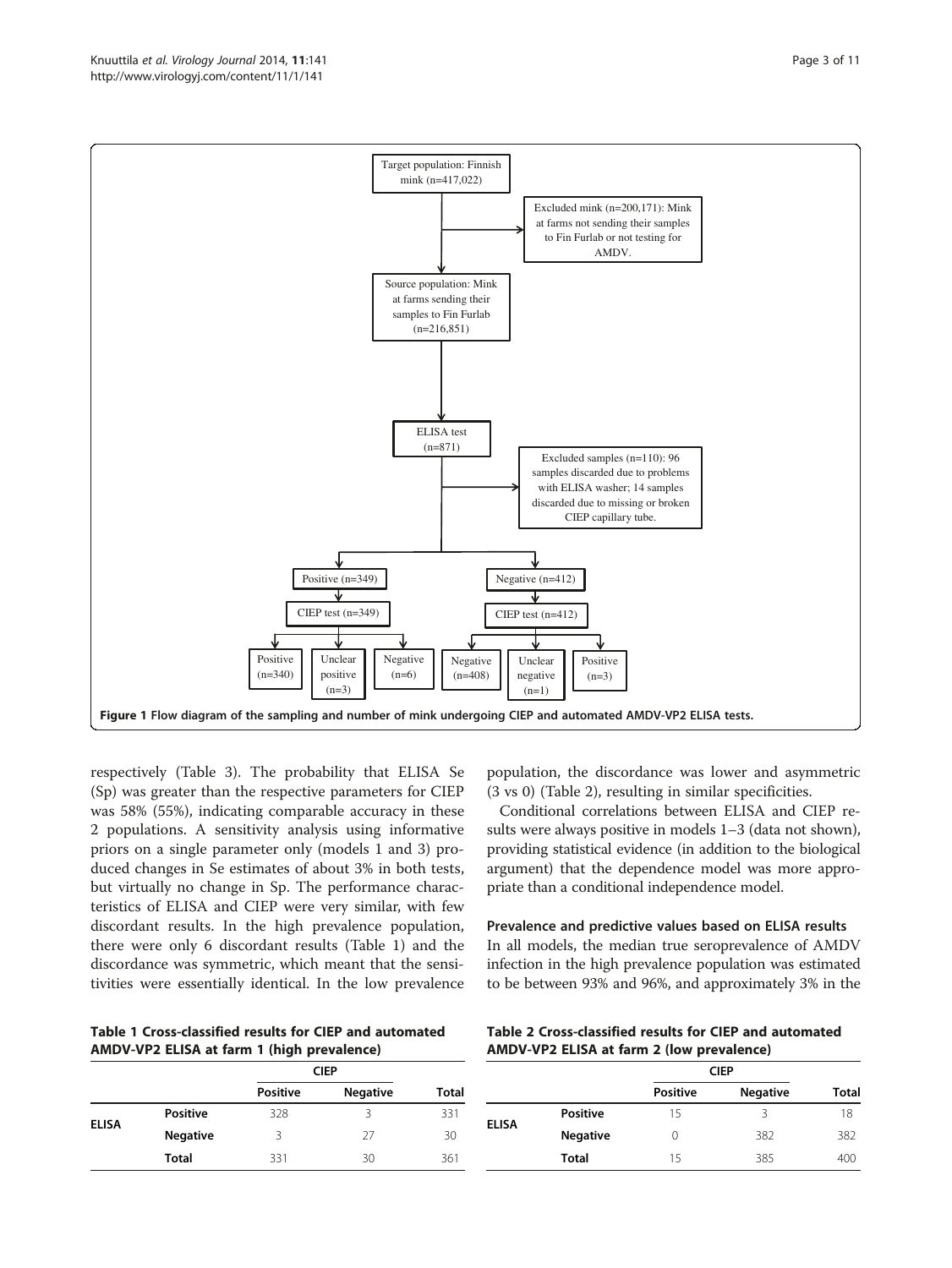<span id="page-3-0"></span>Knuuttila et al. Virology Journal 2014, 11:141 **Page 4 of 11** Page 4 of 11 http://www.virologyj.com/content/11/1/141

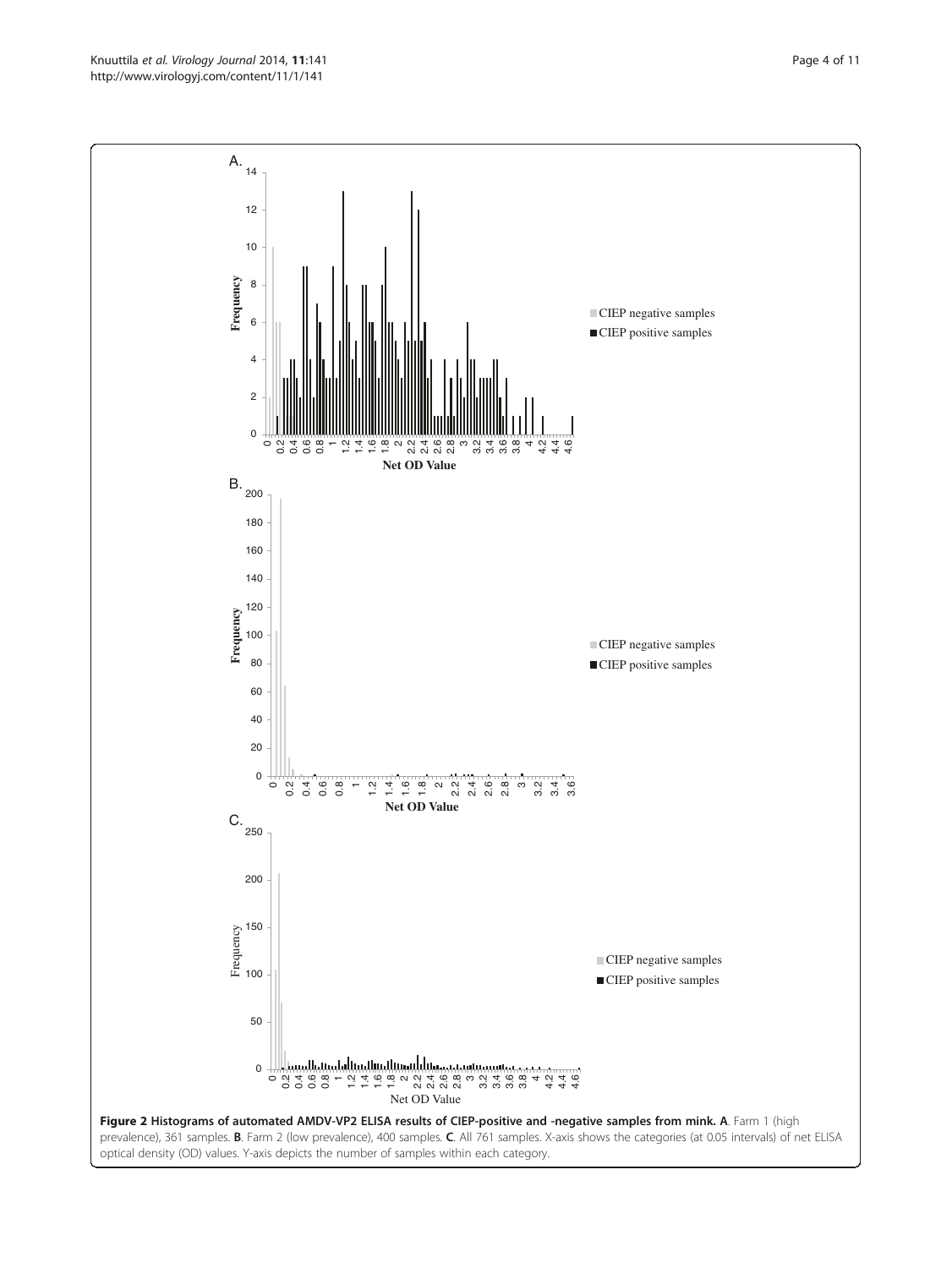<span id="page-4-0"></span>

low prevalence population. Prevalence in the high prevalence population was lower in models 2 to 3, with a concomitant increase in test Se (Table [3](#page-5-0)). The absolute difference (3%) was considered acceptable, and conclusions about comparative test accuracy did not change. For the high prevalence (94.3%) population, the median positive predictive value (PPV) was 99.9% (95% probability interval (PI); 99.7–99.99%) and negative predictive value (NPV) 61.2% (95% PI; 17.8–90.0%). For the low prevalence (2.6%) population, the median PPV was 62.1% (95% PI; 6.5–96.0%) and NPV 99.9% (95% PI; 99.6–99.99%).

#### Test repeatability

Within-run variability, between-run variability, and between-serial repeatability for the negative serum measured as coefficient of variation (CV) were  $4\%$  (OD 0.100 ± standard deviation (SD) 0.004), 9% (0.107 ± 0.010), and 8%  $(0.102 \pm 0.008)$ , respectively, and for the low-positive serum 8%  $(0.425 \pm 0.032)$ , 26%  $(0.532 \pm 0.139)$ , and 6%  $(0.746 \pm 0.043)$ , respectively.

## **Discussion**

In Finland, the CIEP test has been used for screening anti-AMDV antibodies since 1980. In 2005, the FFBA implemented a new eradication programme to decrease AMDV prevalence and help farmers to eradicate the virus from mink farms. From this arose a need to develop a new, automated, efficient, and highly sensitive and specific test method. In eradication programmes, a high Se is needed for screening in order to identify potent animals and prevent the spread of the virus. However, in the absence of a confirmatory test, a high Sp is also required to achieve a high PPV at low prevalence, to avoid unnecessary culling and reduce economic losses (culling valuable breeding animals, loss of group A status, and effects on animal trade) to farmers caused by false-positive results.

The CIEP, developed in the 1970s [\[8](#page-9-0)], is used for routine screening of anti-AMDV antibodies in many countries. Estimated Se and Sp for CIEP vary from 78.7% to 98.9% and from 90.4% to 100%, respectively [[9-12\]](#page-9-0).

Few studies on use of ELISA tests in anti-AMDV antibody screening have been reported [[9,12-14](#page-9-0)]. Wright and Wilkie [\[9](#page-9-0)] used a fluorocarbon-activated antigen and stated that due to the high number of false-negative results ELISA was not as effective as CIEP as a screening method. Dam-Tuxen et al. [[12](#page-9-0)] reported results of an

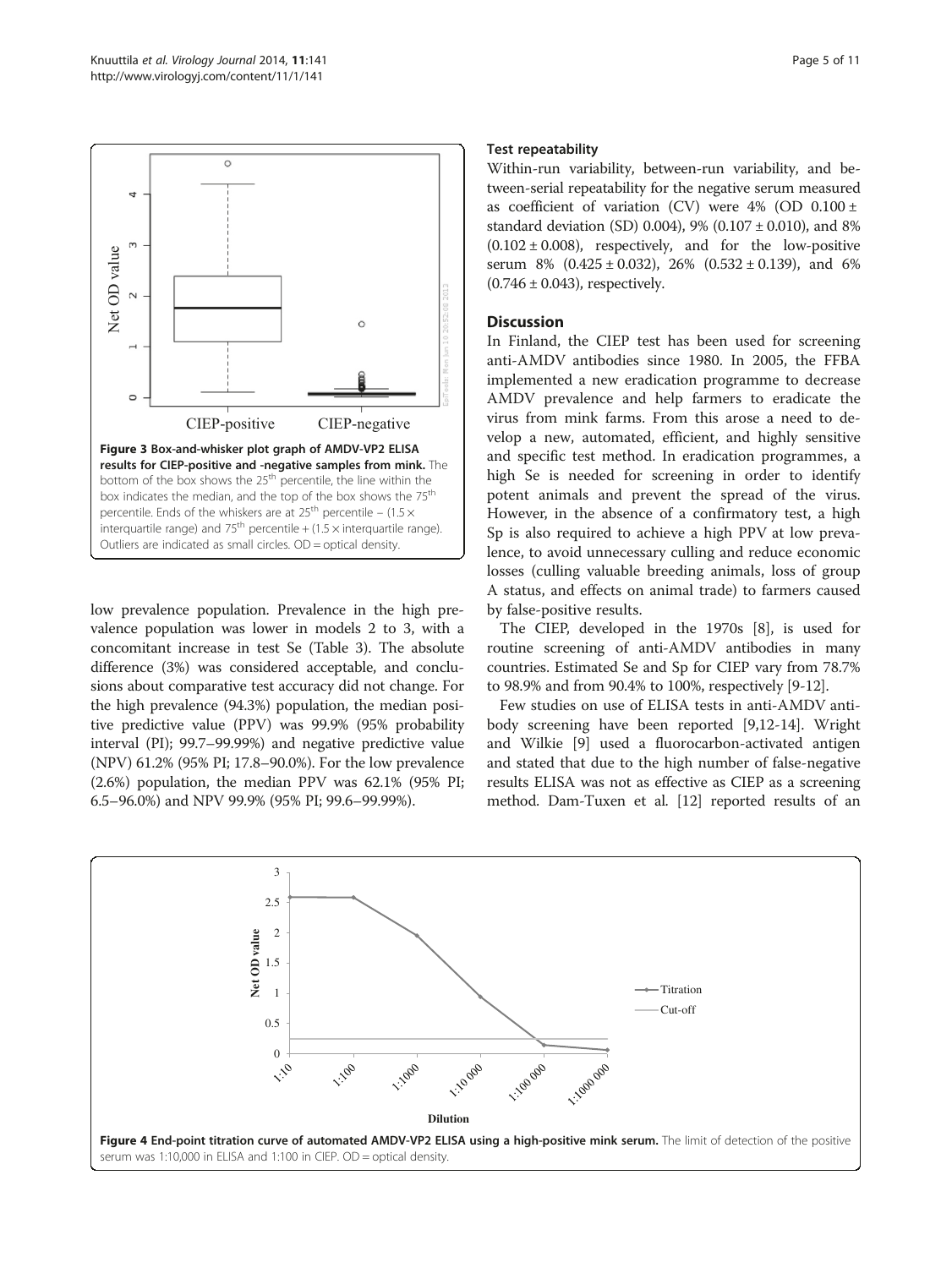| Model                                           |                          | <b>Median</b> | 95% probability interval |
|-------------------------------------------------|--------------------------|---------------|--------------------------|
|                                                 | <b>ELISA</b> sensitivity | 0.945         | 0.898-0.987              |
| 1. CIEP sensitivity/specificity only            | <b>ELISA</b> specificity | 0.984         | $0.953 - 0.998$          |
|                                                 | <b>CIEP sensitivity</b>  | 0.945         | 0.898-0.987              |
|                                                 | <b>CIEP</b> specificity  | 0.978         | $0.945 - 0.995$          |
|                                                 | Prevalence (high)        | 0.964         | $0.912 - 0.998$          |
|                                                 | Prevalence (low)         | 0.027         | $0.002 - 0.056$          |
| 2. CIEP sensitivity/specificity and prevalences | <b>ELISA</b> sensitivity | 0.962         | $0.915 - 0.990$          |
|                                                 | <b>ELISA</b> specificity | 0.984         | 0.953-0.998              |
|                                                 | <b>CIEP sensitivity</b>  | 0.961         | 0.915-0.989              |
|                                                 | <b>CIEP</b> specificity  | 0.977         | $0.945 - 0.995$          |
|                                                 | Prevalence (high)        | 0.943         | $0.903 - 0.984$          |
|                                                 | Prevalence (low)         | 0.026         | $0.003 - 0.054$          |
|                                                 | <b>ELISA</b> sensitivity | 0.977         | 0.930-0.994              |
| 3. Prevalences only                             | <b>ELISA</b> specificity | 0.985         | 0.954-0.999              |
|                                                 | <b>CIEP sensitivity</b>  | 0.979         | $0.931 - 0.995$          |
|                                                 | <b>CIEP</b> specificity  | 0.979         | 0.946-0.996              |
|                                                 | Prevalence (high)        | 0.931         | 0.895-0.974              |
|                                                 | Prevalence (low)         | 0.027         | $0.003 - 0.054$          |

<span id="page-5-0"></span>Table 3 Results of the 2-test 2-population Bayesian modelling estimating AMDV-VP2 ELISA sensitivity and specificity

automated ELISA based on cell-culture derived AMDV-G antigen (ELISA Danad antigen, Kopenhagen Fur, Glostrup, Denmark) and dried blood spot cards and concluded that CIEP and ELISA have comparable performance. Andersson et al. [\[13](#page-9-0)] compared Se and Sp of two manual ELISA tests to CIEP. One of the ELISAs was based on the same recombinant AMDV-VP2 antigen used here and the other was an ELISA kit based on a traditionally cultured AMDV-G antigen (Scintilla Development Company LLC, Bath, PA, USA). The recombinant VP2 ELISA had a high Se, in contrast to the AMDV-G ELISA kit. Our previous study [[14](#page-9-0)] focused on development of the recombinant antigen, showing its antigenicity and optimizing the ELISA method for diagnostic purposes with a preliminary comparison of CIEP and ELISA results.

Our findings here on the Se (96.2%) and Sp (98.4%) of the automated ELISA system were in concordance with these earlier results [\[13,14](#page-9-0)]. The Se and Sp of ELISA and CIEP did not differ substantially regardless of the selected model and were similar for both assays. Nine discordant results were detected between ELISA and CIEP (Tables [1](#page-2-0) and [2](#page-2-0)). These could be caused by differences in the antibody detection level, differences in the ability to identify antibodies against different AMDV strains, cross-reactions, and non-specific precipitin lines in CIEP. Also, differences in antigen composition (CIEP uses a whole virus antigen and ELISA a recombinant VP2 antigen) and antigen cultivation and production techniques could cause some discrepancies in the results.

Overall, the repeatability of the ELISA was high, with a CV under 10%, except for the low-positive serum with a between-run CV of 26%. The higher variability for a low-positive sample was expected, as a sample at a level between the cut-off and high-positive value will express variability more frequently than negative and highpositive samples. As none of the low-positive values were below the cut-off value and the assay is used qualitatively instead of quantitatively, it was not considered to be a major problem. Furthermore, in the future this issue can be controlled by normalizing the data, for instance, by expressing the results as sample-to-positive control ratio (S/P-ratio).

The probability that a test-positive animal is actually infected was only 62.1% on the low prevalence farm. This problem can be minimized by using additional confirmatory tests for positive reactors (serial testing) in AMDV-free and low prevalence farms to increase the Sp and PPV.

To fully utilize the automated system and to avoid the time-consuming and laborious introduction of serum from glass capillary tubes to the ELISA plate, a new blood sampling method, a FP 12-strip (so-called blood comb) was developed (Figure [5](#page-6-0)). FP blood sampling was first introduced by Guthrie and Susi in the 1960s [[15](#page-9-0)] and has since then been widely used in human medicine [[16\]](#page-9-0). Various applications also exist in veterinary medicine [[17](#page-9-0)]. However, in earlier ELISA applications an additional elution/dilution step is often needed. The blood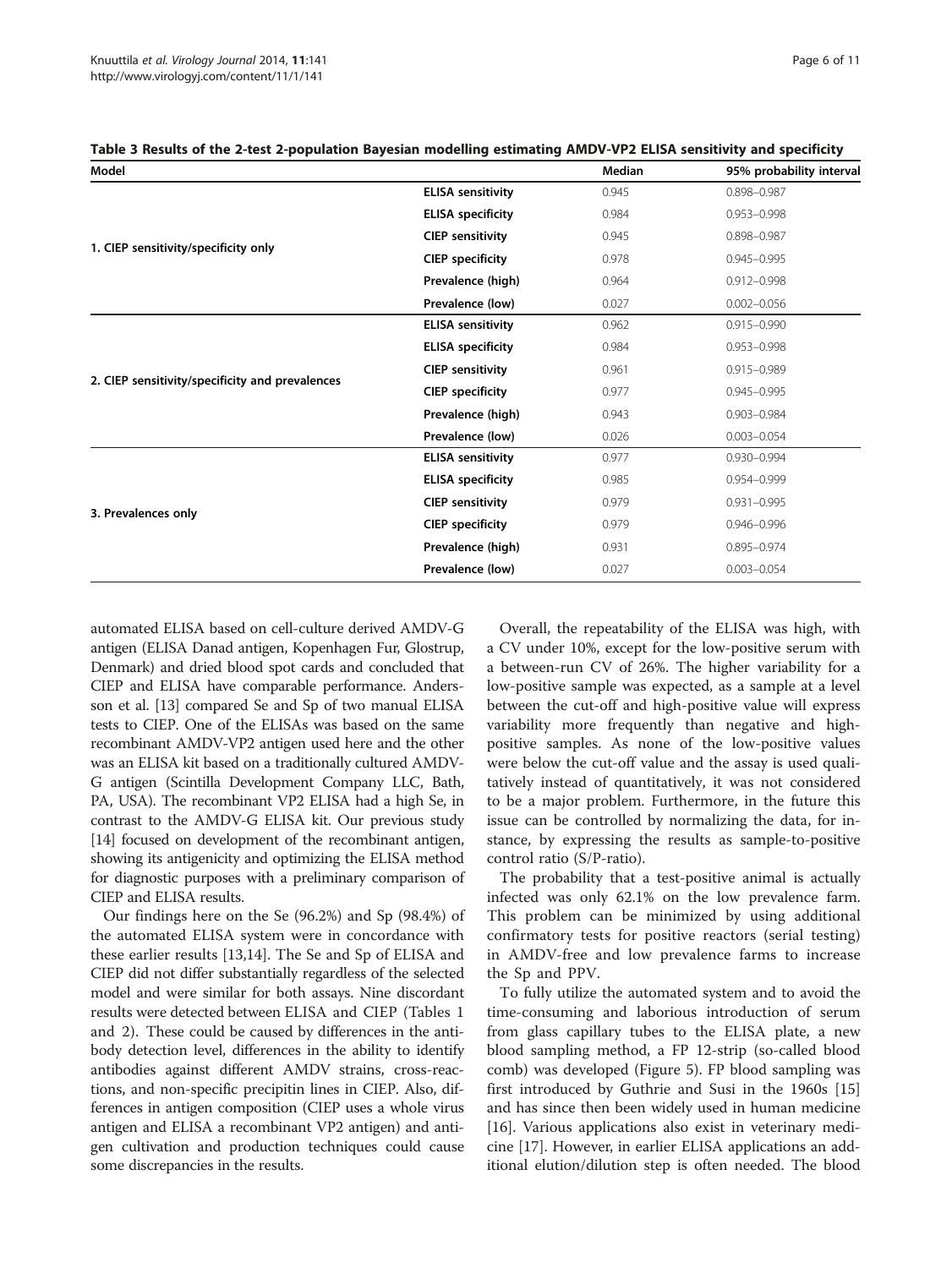<span id="page-6-0"></span>



comb described here can be directly introduced to an ELISA plate for elution of antibodies to the ELISA buffer without a separate elution/dilution step. The blood comb has several other benefits. The amount of blood needed is small, sampling is quick and easy, the samples do not get mixed up, go missing or get broken, their coding, shipment, and storage is easy, and a centrifugation step is not needed, unlike for capillaries. Moreover, to speed up the sample handling and to prevent variation caused by differences in the elution and incubation times of the samples, a device that introduces the blood combs to the ELISA plate was developed (Figure 6). This new blood sampling method also enables the pooling of several samples

(by placing several combs into one row of wells), especially from AMDV-free farms, lowering the costs of testing.

The introduction of the automated ELISA for the screening of anti-AMDV antibodies in the current testing laboratory in Finland (Fin Furlab) in 2008 has increased testing capacity and decreased sample throughput time for large batches. Although new investments had to be made, the savings, especially from labour costs, have outweighed the costs. Previously, CIEP results were read visually and data were stored in a paper format. In the automated ELISA system, the robot software calculates and presents the positive and negative results in a

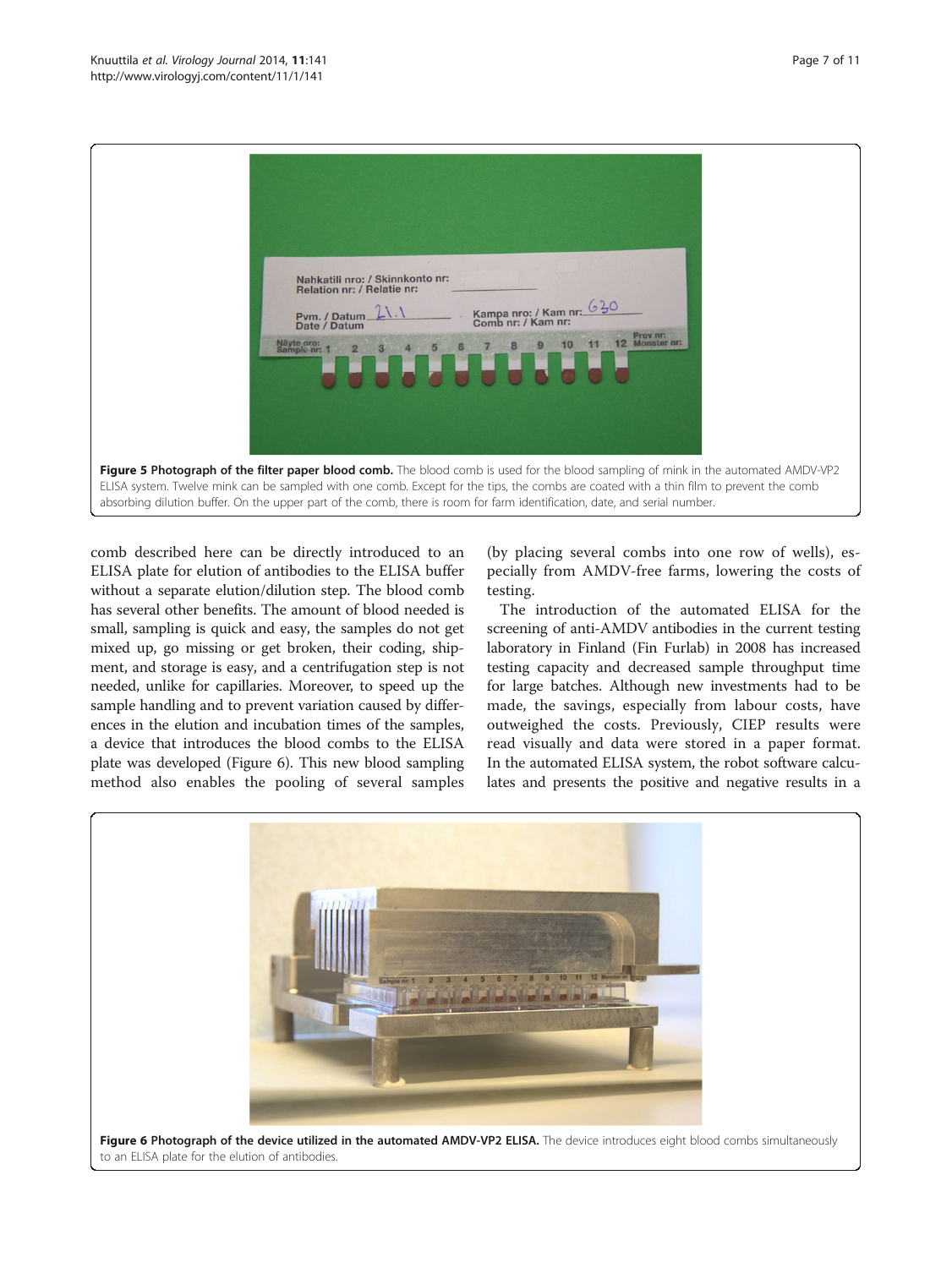spreadsheet format and stores them for further analysis. Another advantage is the unrestricted availability of the (in-house) recombinant VP2 antigen [[14](#page-9-0)].

## Conclusions

Our aim was to automate and validate an ELISA system for detecting anti-AMDV antibodies in the blood of farmed mink. This automated ELISA system based on Finnish recombinant VP2 antigen and blood comb sampling was compared with manual CIEP with traditionally cultivated (Danish Danad) antigen and glass capillary sampling. The automated ELISA system described in this study is a highly sensitive and specific test for the serodiagnosis of AMDV infection, and it offers several advantages, including improved and simpler blood sampling and data handling, fast sample throughput time, and reductions in costs and labour intensity. The automated ELISA system has potential utility for demonstration of freedom from AMDV infection on mink farms or in individual animals, for facilitating AMDV eradication on infected farms, and for estimation of within-farm seroprevalence of AMDV.

## **Methods**

#### Animals and herds

#### Study sampling frame

Mink farming in Finland is concentrated in the regions of Ostrobothnia, North, South, and Central Ostrobothnia of western Finland, where 95% of mink farms are situated. The target population of this study was Finnish farmed mink and the source population was mink from farms sending their anti-AMDV antibody screening samples to Fin Furlab. The study sample comprised a convenience sample from mink on farms willing to cooperate in the study. The seroprevalence and distribution of AMDV in the target population were unknown, as all farms do not test (52% of farms tested in 2007), but are suspected to be higher than in the source population (7.2% in 2007), as approximately 54% of tested farms were in group A that year. A flow diagram of the sampling is shown in Figure [1](#page-2-0).

## Selection of animals and herds

Two farms were selected among eligible farms meeting the inclusion criteria: farms with either low or high AMDV seroprevalence, breeding mink representing different genotypes and having different clinical presentations of AD (from non-progressive and non-persistent to progressive and persistent) in the year before sampling, and mink vaccinated against mink enteritis virus, haemorrhagic pneumonia caused by Pseudomonas aeruginosa, and botulism.

## Sampling protocol and study design

Blood samples were collected during a routine screening for anti-AMDV antibodies by toenail cutting by a professional sample collector (Tarja Hinkkanen, FFBA), who

took both the glass capillary tube (80 μl of blood) and blood comb (3 μl of blood is expected to saturate each comb) samples (Figure [5](#page-6-0)). Both samples were taken at the same time from each animal. Blood comb samples were air-dried prior to transportation. Samples were transported at ambient temperature to Fin Furlab the same day, the capillaries were centrifuged, and both samples were stored at  $+4^{\circ}$ C. The following day, the blood combs were analysed with ELISA and the sera from the glass capillaries with CIEP.

Sample collection was planned before the ELISA and CIEP tests were performed (prospective study), and crosssectional sampling with complete verification with the reference test was done.

#### Test methods

#### CIEP - the reference standard

Although an imperfect reference standard, the CIEP test was selected because it was the only commerciallyavailable test for large-scale diagnostics in mink globally and it has long been used for serological screening of AMDV. CIEP was performed using a commercial antigen and following the manufacturer's instructions (Antigen Laboratory of the Research Foundation of the Danish Fur Breeders' Association, Glostrup, Denmark). For a detailed description of the method, see Cho and Greenfield [[18](#page-9-0)]. Results for CIEP were expressed as positive, negative, or unclear negative/positive. CIEP tests were performed and the results read by one co-author (ME) and a laboratory analyst (Pia Söderback), with 20 and 10 years of experience, respectively, with the assay.

## The automated ELISA system

The ELISA method and production of recombinant VP2 antigen in insect cells have been previously described by our group [[14\]](#page-9-0). This ELISA method was applied with some modifications: automation and robotics were used (see below), and blood samples were taken with a newly developed sampling method with a FP blood comb (see below and Figure [5](#page-6-0)). Blood combs were introduced to a 96-well ELISA plate containing 100 μl of dilution buffer, soaked for 2 min, after which the combs were discarded and the plate was incubated at room temperature for 1 h. A single sample was collected and measured from each animal, and results were calculated as net OD values (mean OD for two blank wells was subtracted from the raw OD value). Each plate contained duplicates of negative and positive controls and blank wells (containing all reagents except blood). The negative control, a serum of a known AMDV-negative (tested with Western blot, CIEP, and manual ELISA) mink, was diluted to 1:4 in dilution buffer. The positive control, a serum of an AMDV-positive (tested with PCR, CIEP, and manual ELISA) mink, was diluted to 1:300. Three microlitres of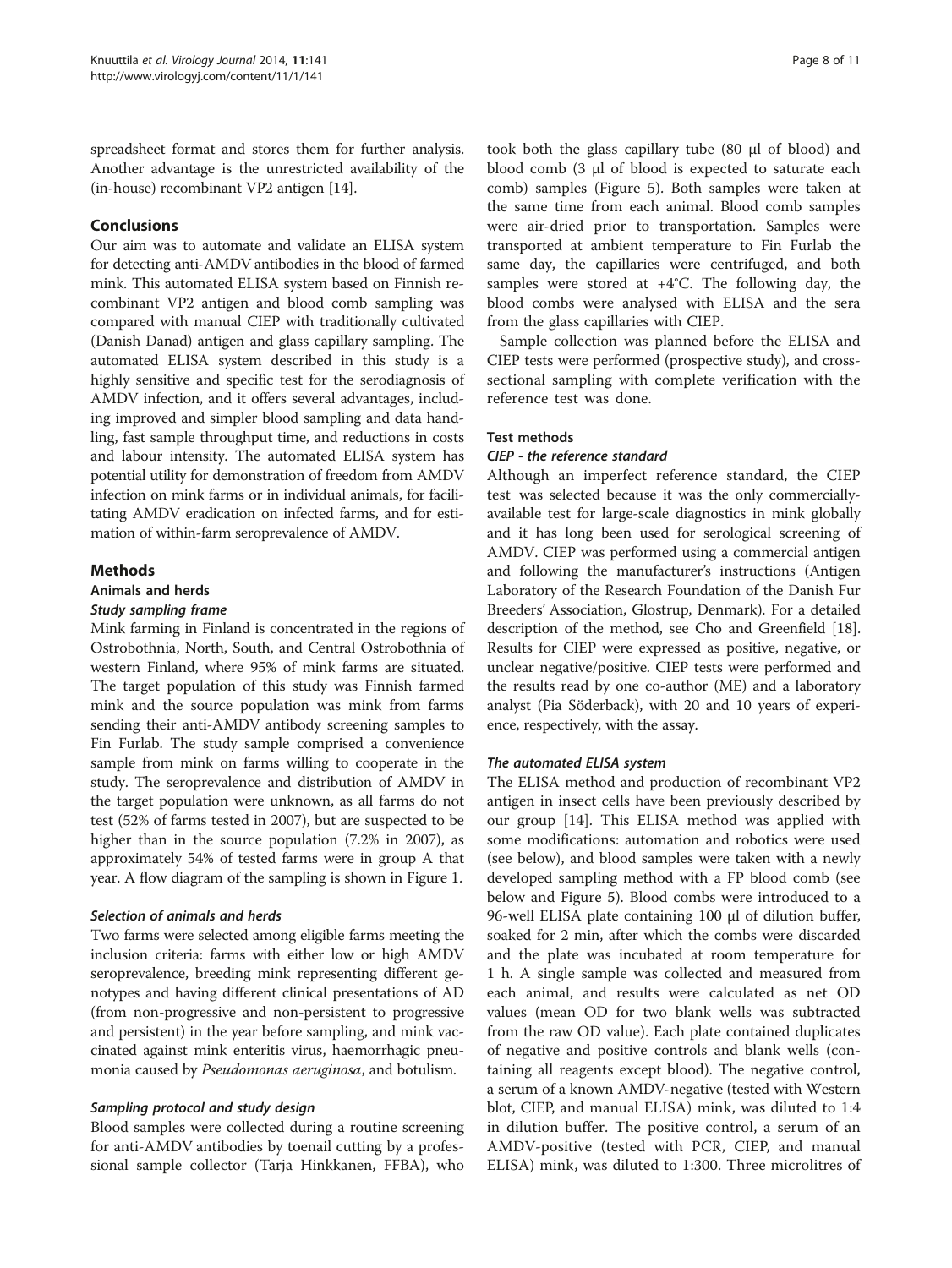the diluted control serums were pipetted to the control combs, air-dried, and used in the ELISA test the same day. Control sera were stored at −20°C in 500 μl (negative) and 100 μl (positive) aliquots, thawed prior to use, and subsequently stored at +4°C until finished. The ELISA cut-off (0.248) was set to a point that gave maximal values for both Se and Sp calculated with EpiTools [[19\]](#page-9-0) using receiver operating characteristics (ROC) curve analysis. ELISA tests were done by two co-authors (ME and PA) with 12 months of experience with the assay. The laboratory personnel were aware of source farm identity. The CIEP and ELISA tests were run simultaneously, thus, personnel were unaware of the results of individual animals. Histograms of the ELISA results were generated with Excel 2010 (Microsoft Corp., Redmond, WA, USA) and the box-and-whisker plot graph with EpiTools [[19](#page-9-0)].

A Cat X robot, Wellwash AC washer, three Multidrop 384 dispensers, and Multiscan Ascent EX spectrophotometer were supplied by Thermo Labsystems (Vantaa, Finland). The following steps were automated: coating of plates with prediluted antigen, dispensing the dilution buffer for samples, washing, dispensing of prediluted conjugate, 3,3,5,5' –tetramethyl benzidine and stopping solution (0.5 M  $H_2SO_4$ ), reading, raw data capture, and after implementation of the cut-off also categorizing, presenting, and storing negative and positive results. The automated ELISA system was programmed using the software Polara 2.3.

A new system, blood combs (Figure [5](#page-6-0)), for collecting the blood samples and introducing them to the ELISA plate was developed. The blood combs were made from filter paper (Tervakoski Oy, Tervakoski, Finland).

A device (Figure [6](#page-6-0)) that introduces 8 blood combs simultaneously was manufactured by CNC-Tekniikka Oy (Vaasa, Finland).

## Statistical methods

For estimation of an approximate sample size in a 2-test 2-population Bayesian model, we first assumed that each population would have 100% or 0% AMDV infection, that a conservative estimate of ELISA Se and Sp would be 90% (estimates from [[13](#page-9-0)] and [[14\]](#page-9-0) were at least 97% for both parameters), and that the estimate would have an error

margin of 5% with 95% confidence. Based on a normal approximation to the binomial, the sample size for estimating Se and Sp was 138 in both the 100% and 0% populations. To account for test prevalence information from 2007 on the 2 study farms (81% and 2%), we targeted sample sizes of approximately 400 per population.

Analytical Se was estimated with end-point dilution of the positive control serum. The serum was tested in serial dilutions (2 replicates/dilution) in both ELISA and CIEP. Six 10-fold dilutions ranging from 1:10 to  $1:10^6$ were used. The detection limit for the ELISA test was set to a dilution that yielded positive results on replicates (above the cut-off point). Analytical Sp against other pathogens present in mink was assessed from cross-reactivity against mink enteritis virus, Pseudomonas aeruginosa, and Clostridium botulinum by testing vaccinated animals. The ELISA test's ability to identify antibodies against different AMDV strains circulating in Finland has been reported previously [\[14,20](#page-9-0)].

Agreement between the two tests was assessed with EpiTools [\[19\]](#page-9-0) by calculating kappa statistic and proportion agreements (overall, positive, and negative). Ninety-five percent confidence intervals for proportion agreement were calculated with EpiTools using Jeffreys interval [[21](#page-9-0)].

Se and Sp were estimated with a 2-test 2-population Bayesian model that allowed for conditional dependence between CIEP and ELISA results, as described in Georgiadis et al. [\[22\]](#page-9-0). The model was run in WinBUGS 1.4.3 [\[23\]](#page-10-0) using code described in Branscum et al. [\[24](#page-10-0)] and available elsewhere [\[25](#page-10-0)]. The 2-test 2-population dependence model requires informative prior data on two parameters to ensure identifiability. We used data on prevalence in the two populations from 2007 and the expert opinion of the first author based on previous studies about the Se and Sp of CIEP to derive informative beta priors (Table 4.) Non-informative (beta (1,1)) priors, which allowed all values between 0 and 1 to have equal probability, were used for other model parameters. After discarding the first 5000 samples as burn-in, we used the next 50,000 iterates for inferences about Se, Sp, and prevalence. We used the STEP function in WinBUGS to estimate the probability that the Se (Sp) of ELISA was greater than the Se (Sp) of CIEP. Model convergence was assessed by visual

Table 4 Informative beta priors used in the estimation of AMDV-VP2 ELISA sensitivity (Se) and specificity (Sp) with a 2-test 2-population Bayesian model

| <b>Parameters</b> |        | Most probable value | 95% sure that at least | 95% sure that less than | Beta prior  |
|-------------------|--------|---------------------|------------------------|-------------------------|-------------|
| Prevalence        | Farm 1 | 80%                 | 50%                    |                         | 7.55, 2.64  |
|                   | Farm 2 | 2%                  |                        | 20%                     | 1.30, 15.80 |
| <b>ELISA</b>      | Se     | 99%                 | 50%                    |                         | 4.40, 1.03  |
|                   | Sp     | 97%                 | 50%                    |                         | 4.58, 1.11  |
| <b>CIE</b>        | Se     | 80%                 | 50%                    |                         | 7.55, 2.64  |
|                   | Sp     | 95%                 | 50%                    |                         | 4.77, 1.20  |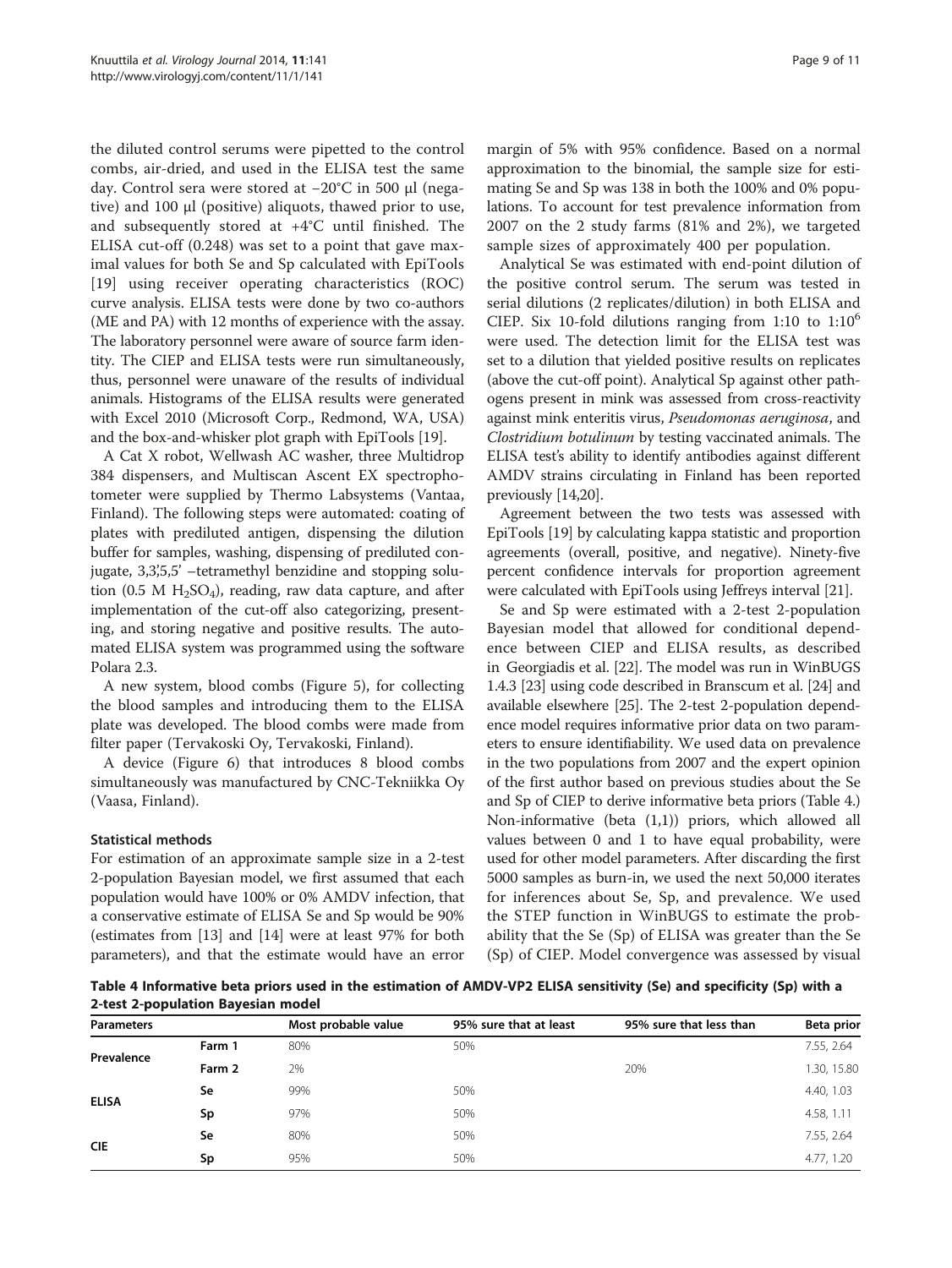<span id="page-9-0"></span>inspection of trace plots and running three chains from dispersed initial values. Predictive values and 95% PI were calculated for the high and low prevalence populations using the model with informative priors on CIEP accuracy and prevalences.

Within-run, between-run, and within-serial repeatability variability was assessed by using 1 negative, 1 low-positive mink serum, and 3 different batches of antigen. Negative and positive sera were diluted and handled as described above for the control sera. Within-run variability was calculated for each serum from 4 replicates on a single plate. Duplicates of each serum were analysed from 20 runs on 5 different days to assess the between-run variability. Within-serial repeatability was tested from duplicates of each serum against 3 different batches of antigen. The variability with ELISA quantitative outcome was estimated using CV% (SD  $\div$  mean  $\times$  100%). An evaluation of ELISA reproducibility was not performed because the Fin Furlab was the only laboratory using this ELISA test at the time of the study.

#### Abbreviations

AD: Aleutian disease; AMDV: Aleutian mink disease virus; CI: Confidence interval; CIEP: Counter-current immunoelectrophoresis; CV: Coefficient of variation; ELISA: Enzyme-linked immunosorbent assay; FFBA: Finnish Fur Breeders' Association; FP: Filter paper; NPV: Negative predictive value; OD: Optical density; PI: Probability interval; PPV: Positive predictive value; SD: Standard deviation; Se: Sensitivity; Sp: Specificity; STARD: Standards for the reporting of diagnostic accuracy studies; VP2: Structural protein 2.

#### Competing interests

PA and ME are employees of Fin Furlab.

#### Authors' contributions

Conception and design of the experiments: AK, PA, AMV, OV. Acquisition of data: PA, ME. Analysis and interpretation of data: AK, IG, AMV, OV. Writing the manuscript: AK, IG, OV. All authors read, revised, and approved the final manuscript.

#### Acknowledgements

We thank Tarja Hinkkanen (FFBA) for sample collection, Pia Söderback (Fin Furlab) and Leena Kostamovaara (Haartman Institute) for technical assistance and the farmers for participating in this study. This work was supported by the Finnish Funding Agency for Technology and Innovation (Tekes) grants 1596/05 and 2865/31/07. The study sponsor had no involvement in study design, collection, analysis, or interpretation of data, writing of the manuscript, or the decision to submit the manuscript.

#### Author details

<sup>1</sup>Department of Veterinary Biosciences, Faculty of Veterinary Medicine, University of Helsinki, Helsinki, Finland. <sup>2</sup> Department of Virology, Haartman Institute, Faculty of Medicine, University of Helsinki, Helsinki, Finland. <sup>3</sup>Fin Furlab Oy, Finnish Fur Breeders' Association, Vaasa, Finland. <sup>4</sup> Department of Health Management, University of Prince Edward Island, Charlottetown, PE, Canada.

#### Received: 1 April 2014 Accepted: 24 July 2014 Published: 8 August 2014

#### References

- 1. ICTV Virus Taxonomy 2013. [\[http://www.ictvonline.org/virusTaxonomy.asp?](http://www.ictvonline.org/virusTaxonomy.asp?version=2013) [version=2013\]](http://www.ictvonline.org/virusTaxonomy.asp?version=2013)
- 2. Bloom ME, Kanno H, Mori S, Wolfinbarger JB: Aleutian mink disease: puzzles and paradigms. Infect Agents Dis 1994, 3:279–301.
- 3. Huang Q, Luo Y, Cheng F, Best SM, Bloom ME, Qiu J: Molecular characterization of the small nonstructural proteins of parvovirus Aleutian mink disease virus (AMDV) during infection. Virology 2014, 452–453:23–31.
- 4. Hadlow WJ, Race RE, Kennedy RC: Comparative pathogenicity of four strains of Aleutian disease virus for pastel and sapphire mink. Infect Immun 1983, 41:1016–1023.
- 5. Bossuyt PM, Reitsma JB, Bruns DE, Gatsonis CA, Glasziou PP, Irwig LM, Lijmer JG, Moher D, Rennie D, de Vet HC, Standards for Reporting of Diagnostic Accuracy: Towards complete and accurate reporting of studies of diagnostic accuracy: the STARD initiative. Standards for Reporting of Diagnostic Accuracy. Clin Chem 2003, 49:1-6.
- 6. Gardner IA, Nielsen SS, Whittington RJ, Collins MT, Bakker D, Harris B, Sreevatsan S, Lombard JE, Sweeney R, Smith DR, Gavalchin J, Eda S: Consensus-based reporting standards for diagnostic test accuracy studies for paratuberculosis in ruminants. Prev Vet Med 2011, 101:18–34.
- 7. Landis JR, Koch GG: The measurement of observer agreement for categorical data. Biometrics 1977, 33:159–174.
- 8. Cho HJ, Ingram DG: Antigen and antibody in Aleutian disease in mink. I. Precipitation reaction by agar-gel electrophoresis. J Immunol 1972, 108:555–557.
- 9. Wright PF, Wilkie BN: Detection of antibody in Aleutian disease of mink: comparison of enzyme-linked immunosorbent assay and counterimmunoelectrophoresis. Am J Vet Res 1982, 43:865–868.
- 10. Aasted B, Alexandersen S, Cohn A, Hansen M: Counter current line absorption immunoelectrophoresis in an alternative diagnostic screening test to counter current immunoelectrophoresis in Aleutian disease (AD) eradication programs. Acta Vet Scand 1986, 27:410–420.
- 11. Jensen TH, Christensen LS, Chriel M, Uttenthal A, Hammer AS: Implementation and validation of a sensitive PCR detection method in the eradication campaign against Aleutian mink disease virus. J Virol Methods 2011, 171:81–85.
- 12. Dam-Tuxen R, Dahl J, Jensen TH, Dam-Tuxen T, Struve T, Bruun L: Diagnosing Aleutian mink disease infection by a new fully automated ELISA or by counter current immunoelectrophoresis: A comparison of sensitivity and specificity. J Virol Methods 2014, 199:53–60.
- 13. Andersson AM, Wallgren P: Evaluation of two enzyme-linked immunosorbent assays for serodiagnosis of Aleutian mink disease virus infection in mink. Acta Vet Scand 2013, 55:1–6.
- 14. Knuuttila A, Aronen P, Saarinen A, Vapalahti O: Development and evaluation of an enzyme-linked immunosorbent assay based on recombinant VP2 capsids for the detection of antibodies to Aleutian mink disease virus. Clin Vaccine Immunol 2009, 16:1360–1365.
- 15. Guthrie R, Susi A: A Simple Phenylalanine Method for Detecting Phenylketonuria in Large Populations of Newborn Infants. Pediatrics 1963, 32:338–343.
- 16. Mei JV, Alexander JR, Adam BW, Hannon WH: Use of filter paper for the collection and analysis of human whole blood specimens. J Nutr 2001, 131:1631S–6S.
- 17. Curry PS, Elkin BT, Campbell M, Nielsen K, Hutchins W, Ribble C, Kutz SJ: Filter-paper blood samples for ELISA detection of Brucella antibodies in caribou. J Wildl Dis 2011, 47:12–20.
- 18. Cho HJ, Greenfield J: Eradication of Aleutian disease of mink by eliminating positive counterimmunoelectrophoresis test reactors. J Clin Microbiol 1978, 7:18–22.
- 19. Sergeant ESG: Epitools epidemiological calculators. AusVet Animal Health Services and Australian Biosecurity Cooperative Research Centre for Emerging Infectious Disease. [\[http://epitools.ausvet.com.au](http://epitools.ausvet.com.au)]
- 20. Knuuttila A, Uzcategui N, Kankkonen J, Vapalahti O, Kinnunen P: Molecular epidemiology of Aleutian mink disease virus in Finland. Vet Microbiol 2009, 133:229–238.
- 21. Brown LD, Cai TT, DasGupta A: Interval estimation for a binomial proportion. Stat Sci 2001, 16:101–133.
- 22. Georgiadis MP, Johnson WO, Gardner IA, Singh R: Correlation-adjusted estimation of sensitivity and specificity of two diagnostic tests. J R Stat Soc Ser C Appl Stat 2003, 52:63-76.